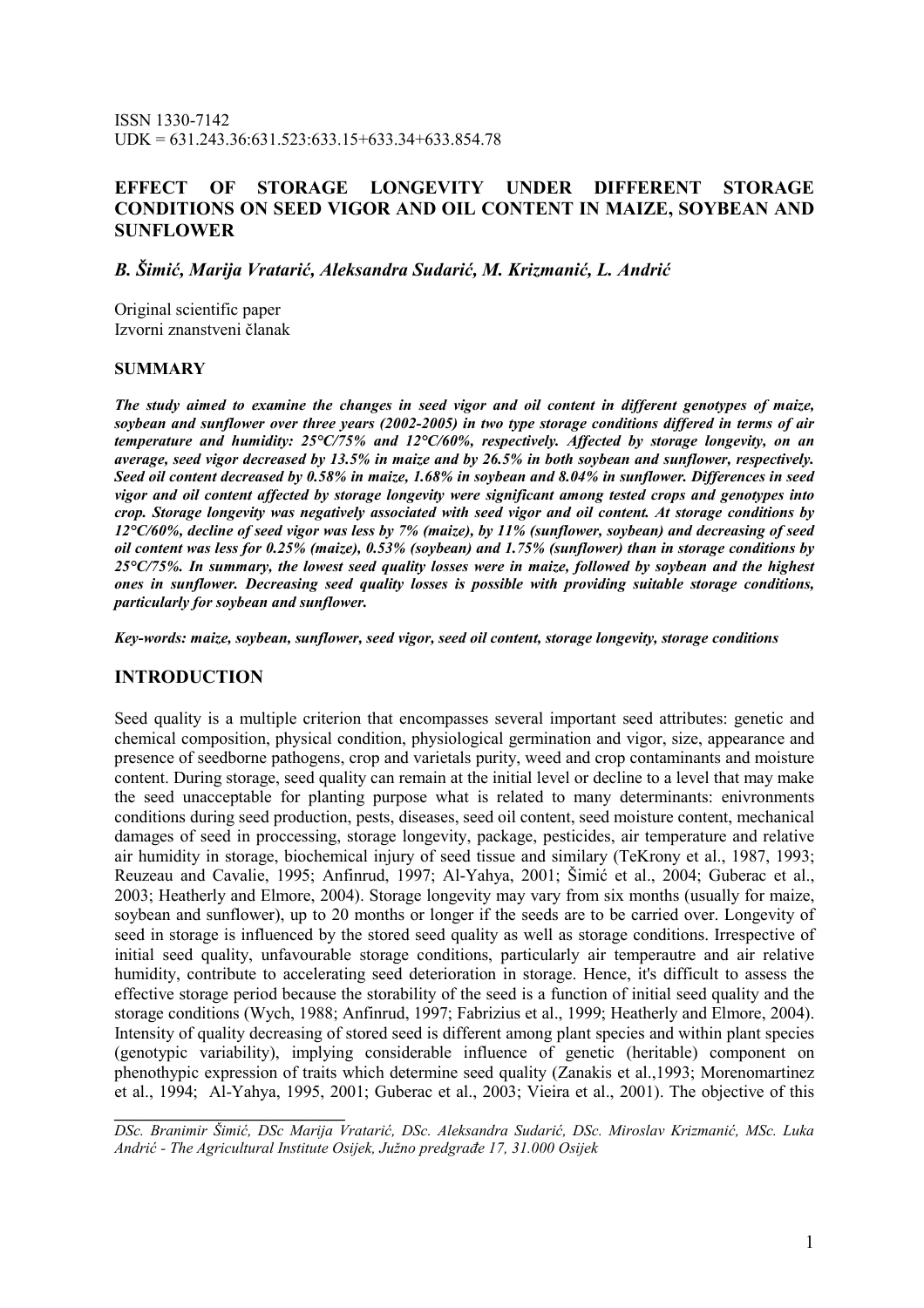study was to examine the changes in two seed quality attributes: seed vigor and oil content in maize, soybean, and sunflower affected by storage longevity under two levels of storage conditions differed in terms of air temperature and relative humidity.

### MATERIAL AND METHODS

This study was carried out during three years (2002-2005) at the Agricultural Institute Osijek (Croatia) using basic seed of three agronomic crops: maize, soybean and sunflower. Selected maize hybrids ('OSSK 596', 'OSSK 602'-FAO group 600), sunflower hybrids ('Fakir', 'Apolon'-middle-early) and soybean cultivars ('Tisa'-maturity group (MG) I; 'Kaja'-MG 0) are designed by the Institute. The testing began after harvest of sunflower, maize and soybean in 2002 year. Samples of dried, cleaned and processed seeds for each of tested crops were taken as follows: 2x500 kg for maize and soybean, and 2x200 kg for sunflower. The seed moisture content, seed vigor and seed oil content of all tested genotypes were determined before storage. Seed samples were packed in bags and stored separately in two small storages with controlled conditions: Storage  $1-75\%$  air relative humidity;  $25^{\circ}$ C air temperature and Storage  $2 - 60\%$  air relative humidity 60%;  $12\degree$ C air temperature. After three years of storage, average seed samples of each genotype were taken from both storages for laboratory analysis. Seed vigor (%) was determined by the cold test (AOSA, 1983) and seed oil content (% in absolutely dry matter-ADM) by Nuclear Magnetic Resonance (NMR) analyzator. The obtained experimental data were statistical processed (ANOVA, LSD test, coefficient of variation, particular correlation coefficient, t-test) using computer program Statistical Analysis System Version 8.2 (SAS Institute, 1989).

## RESULTS AND DISCUSSION

The means of seed vigor and oil content for tested genotypes of maize, soybean and sunflower before and after storage in both type of storages with results of statistical analysis are presented in Table 1. From the analysis of presented data it is obvious that analyzed seed quality traits varied amongst tested agronomic crops as well as within crops (genotypic variation), with statistically highly significant differences (P<0.01). Prior to storage, the seed vigor means were 91% in maize, 88.5% in soybean and 89% in sunflower. After three years of storage, on an average for both type of storage, seed vigor values were in maize 77.5%, in soybean 62% and in sunflower 62.5%.

These observation suggested that greater decline of seed vigor was in soybean and sunflower (decreasing 26.5%) than in maize (decreasing 13.5%) in response to effect of storage longevity. Differences in level of seed vigor between years of storage (storage longevity) were statistically justifiable on level P<0.01. As regards seed oil content, before storage, mean values of this trait were 4.45% in maize. After three years, on an average for both storages, seed oil content was 3.87% in maize, 21.61% in soybean and 42.51% in sunflower. By comparison the means of this trait before and after storage, greater decline of oil content was in sunflower (decreasing for 8.04%), than in soybean (for 1.68%) and maize (for 0.58%). Differences in seed oil content affected by storage longevity (between storage years) were statistically highly significant (P<0.01) consistent across tested crops. The effect of storage longevity on level of seed vigor and oil content varied between storages. After three years of storage, in the Storage 1 ( $25^{\circ}$ C/75%), the average decline of seed vigor was 17% in maize, 32.5% in soybean and 32% in sunflower. Over the same stored period, in the Storage 2 (12°C/60%), the average decreasing of seed vigor was by 10% in maize, by 21.5% in soybean and by 21% in sunflower. Comparing the changes in level of seed vigor between two examined storages affected by storage longevity, the changes were less in the Storage 2 by  $12^{\circ}C/60\%$  by 7% in maize and by 11% in soybean and sunflower in relation to the Storage 1 by 25°C/75%. As regards seed oil content, in the Storage 1, the average decreasing of oil was by 0.70% in maize, by 1.94% in soybean and by 8.91% in sunflower. In the Storage 2, the average decreasing of oil was by 0.45% in maize, by 1.41% in soybean and by 7.16% in sunflower. It is obvious that changes in oil content were less in the Storage 2 by 0.25% in maize, by 0.53% in soybean and by 1.75% in sunflower than in the Storage 1. Differences in intensity of decreasing seed vigor as well as oil content affected by different storage conditions were highly significant at level of P<0.01 during the same period of storage consistent across tested crops. Analysis of variance showed that interaction between tested crops and examined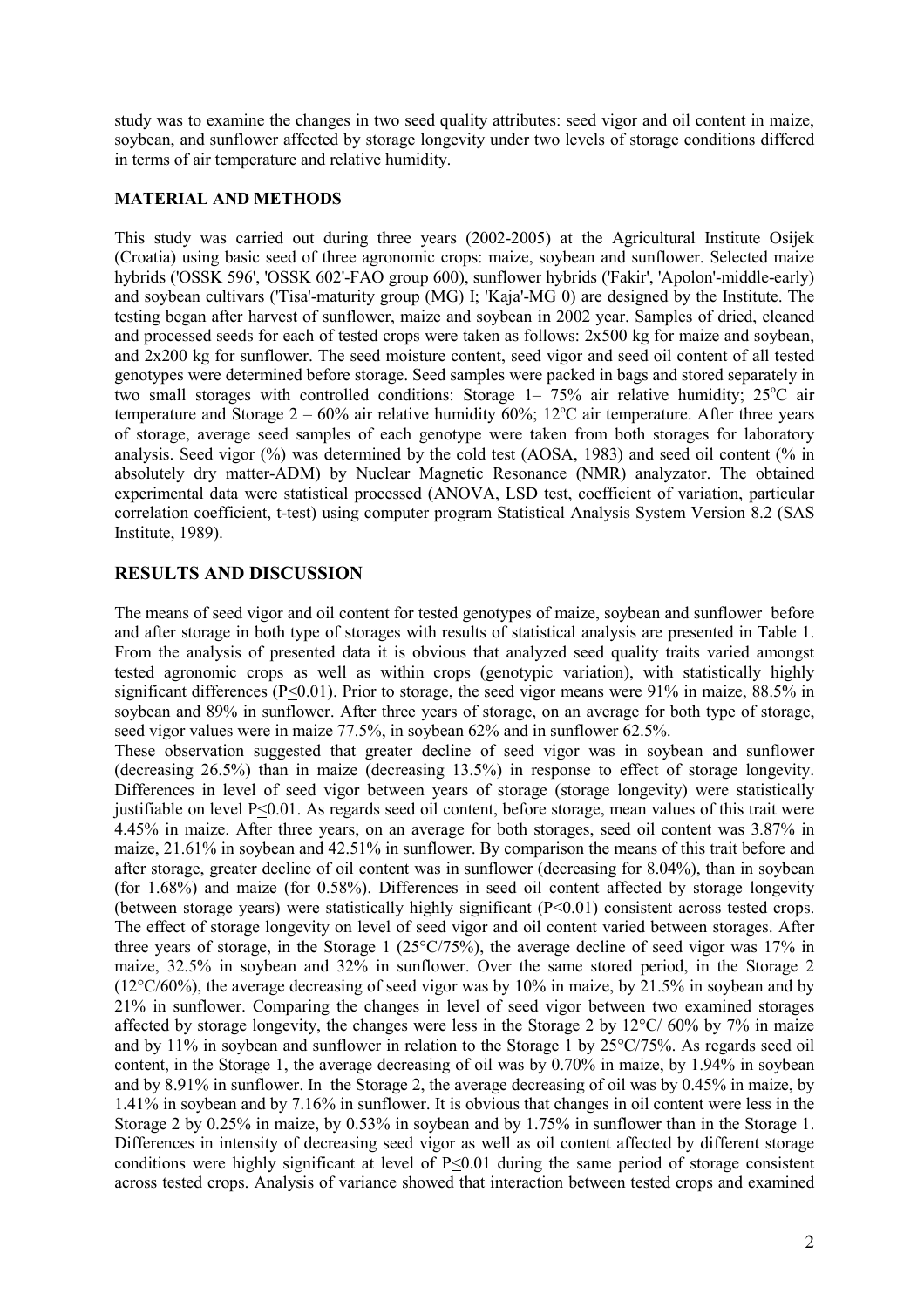storage longevity, between storage longevity and storage type were highly significant ( $P \le 0.01$ ) for both traits, while interaction between crops and storage type was significant at the level of  $P \le 0.01$  for seed vigor and at the level of P<0.05 for seed oil content, respectively.

#### Table 1. Means of seed vigor (%) and oil content (% in ADM) of tested genotypes of maize, soybean and sunflower regarding storage longevity (2002-2005) and storage conditions: S1 (25°C/75%); S2 sunflower regarding storage longevity (2002-2005) and storage conditions: S1 (25 $^{\circ}$ C/75%);  $(12^{\circ}C/60\%)$

Tablica 1. Srednje vrijednosti vigora (%) i sadržaja ulja (% AST) ispitivanih genotipova kukuruza, soje i suncokreta nakon skladištenja (2002-2005) u različiti uvjetima skladištenja: S1 (25°C/75%); S2 (12°C/60%)

| Crops<br>(vrsta bilja)                           | Genotype<br>(genotip) | Seed Vigor (%)<br>(vigor sjemena) |                 | Oil content in seed (% in ADM)<br>(Sadržaj ulja %/AST) |              |                    |              |  |  |
|--------------------------------------------------|-----------------------|-----------------------------------|-----------------|--------------------------------------------------------|--------------|--------------------|--------------|--|--|
|                                                  |                       |                                   |                 |                                                        |              |                    |              |  |  |
|                                                  |                       | Storage 1                         |                 | Storage 2                                              | Storage 1    |                    | Storage 2    |  |  |
|                                                  |                       | (Skladište1)                      | (Skladište1)    |                                                        | (Skladište1) |                    | (Skladište1) |  |  |
| Before storage (2002) - Prije skladištenja 2002. |                       |                                   |                 |                                                        |              |                    |              |  |  |
| Maize                                            | <b>OSSK 596</b>       | 91                                | 91              |                                                        | 4.70         |                    | 4.70         |  |  |
| (Kukuruz)                                        | <b>OSSK 602</b>       | $\overline{91}$                   | $\overline{91}$ |                                                        | 4.20         | 4.20               |              |  |  |
| Soybean                                          | <b>Tisa</b>           | 89                                |                 | 89                                                     | 23.18        | 23.18              |              |  |  |
| (Soja)                                           | Kaja                  | $\overline{88}$                   | 88              |                                                        | 23.40        | 23.40              |              |  |  |
| Sunflower                                        | Fakir                 | 90                                | 90              |                                                        | 47.76        | 47.76              |              |  |  |
| (Suncokret)                                      | Apolon                | 88                                |                 | 88                                                     | 53.35        | 53.35              |              |  |  |
| After storage (2003) - Prije skladištenja 2003.  |                       |                                   |                 |                                                        |              |                    |              |  |  |
| Maize                                            | OSSK 596              | 90                                | 91              |                                                        | 4,60         |                    | 4,65         |  |  |
| (Kukuruz)                                        | <b>OSSK 602</b>       | 90                                |                 | 90                                                     | 4,15         |                    | 4,20         |  |  |
| Soybean                                          | Tisa                  | 85                                | $\overline{87}$ |                                                        | 22,98        |                    | 23,07        |  |  |
| (Soja)                                           | Kaja                  | 84                                | 85              |                                                        | 22,87        | 23,04              |              |  |  |
| Sunflower                                        | Fakir                 | $\overline{87}$                   | 89              |                                                        | 46,07        | $41,\overline{15}$ |              |  |  |
| (Suncokret)                                      | Apolon                | 82                                | 85              |                                                        | 47,16        | 48,76              |              |  |  |
| After storage (2004) - Prije skladištenja 2004.  |                       |                                   |                 |                                                        |              |                    |              |  |  |
| Maize                                            | <b>OSSK 596</b>       | 82                                | 85              |                                                        | 4,37         |                    | 4,42         |  |  |
| (Kukuruz)                                        | <b>OSSK 602</b>       | 80                                | 83              |                                                        | 3,87         | 4,05               |              |  |  |
| Soybean                                          | Tisa                  | 67                                | 77              |                                                        | 22,17        | 22,35              |              |  |  |
| (Soja)                                           | Kaja                  | 62                                | 71              |                                                        | 21,15        | 22.03              |              |  |  |
| Sunflower                                        | Fakir                 | 73                                | 79              |                                                        | 43,18        | 43,31              |              |  |  |
| (Suncokret)                                      | Apolon                | 58                                | 73              |                                                        | 42,36        | 43,39              |              |  |  |
| After storage (2005) - Prije skladištenja 2005.  |                       |                                   |                 |                                                        |              |                    |              |  |  |
| Maize                                            | <b>OSSK 596</b>       | 76                                | 82              |                                                        | 3.80         | 4.10               |              |  |  |
| (Kukuruz)                                        | OSSK602               | 72                                | 80              |                                                        | 3.70         | 3.90               |              |  |  |
| Soybean                                          | Tisa                  | 60                                | 72              |                                                        | 21.80        | 22.07              |              |  |  |
| (Soja)                                           | Kaja                  | 52                                | $\overline{64}$ |                                                        | 20.90        | 21.70              |              |  |  |
| Sunflower                                        | Fakir                 | 68                                | 74              |                                                        | 42.97        | 43.47              |              |  |  |
| (Suncokret)                                      | Apolon                | 46                                | 62              |                                                        | 40.32        | 43.21              |              |  |  |
| Sources of variation                             |                       | $F$ test                          | LSD test        |                                                        | $F$ test     | LSD test           |              |  |  |
| Izvori varijacije                                |                       |                                   | 0.05            | 0.01                                                   |              | 0.05               | 0.01         |  |  |
| Crops(A)                                         |                       | 5675.333**                        | 1.001           | 1.387                                                  | 59537.441**  | 0.238              | 0.328        |  |  |
| Storage longevity (B)                            |                       | 4422.239**                        | 0.699           | 0.920                                                  | 7128.33**    | 0.071              | 0.093        |  |  |
| Storage type $(C)$                               |                       | 22.358**                          | 0.786           | 1.034                                                  | 35.020**     | 0.058              | 0.077        |  |  |
| <b>Interaction AxB</b>                           |                       | 364.333**                         | 2.012           | 2.930                                                  | 1601.833**   | 0.204              | 0.297        |  |  |
| Interaction AxC                                  |                       | $1.533**$                         | 2.265           | 3.300                                                  | 3.355*       | 0.168              | 0.244        |  |  |
| Interaction BxC                                  |                       | $12.739**$                        | 1.040           | 1.410                                                  | 14.667**     | 0.105              | 0.147        |  |  |
| Interaction AxBxC                                |                       | 1.479                             | 3.43            | 5.681                                                  | 2.467        | n.s.               | n.s.         |  |  |

\*, \*\*, n.s. - significant at level P<0.05, P<0.01, not significant, respectively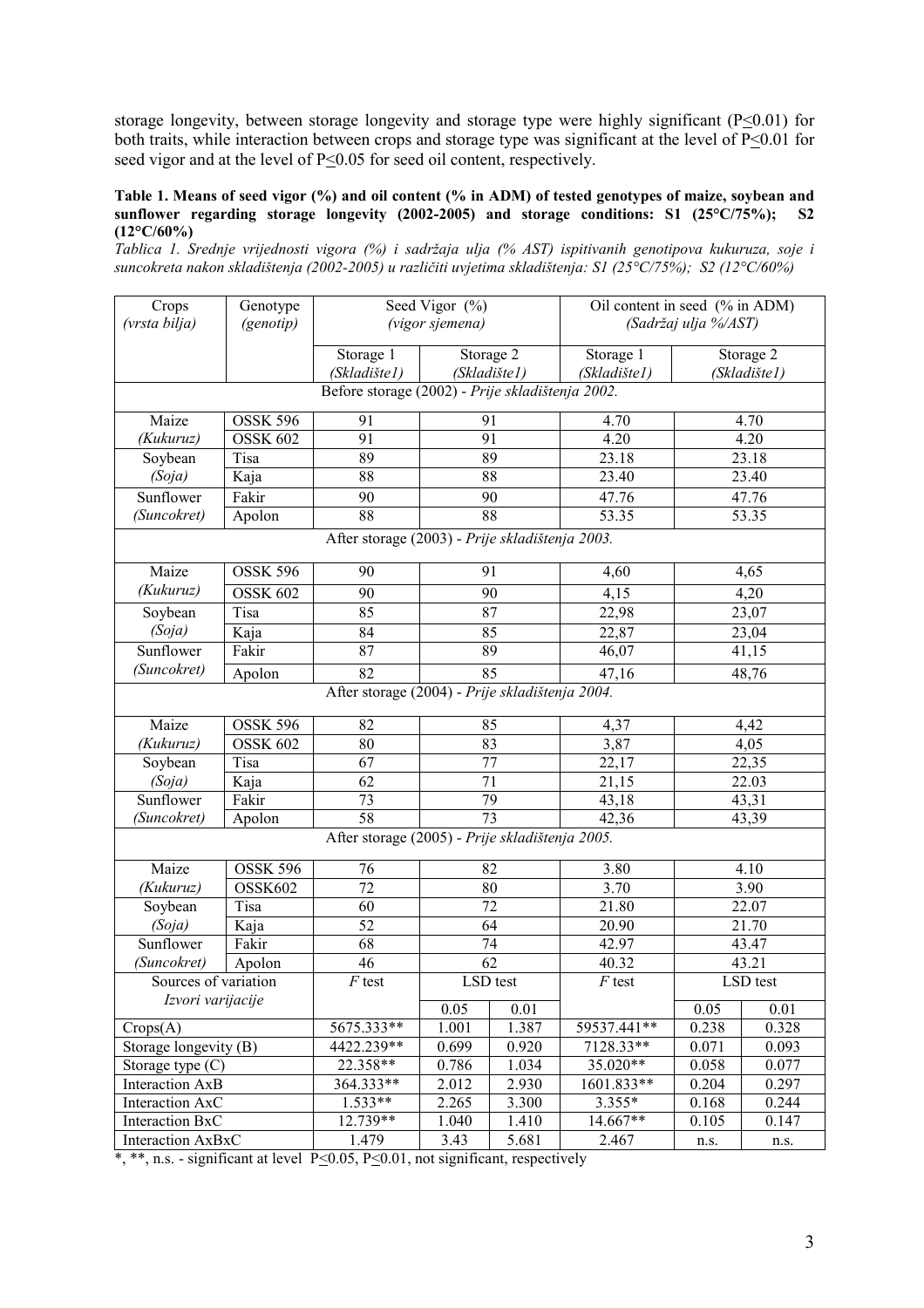#### Table 2. Coefficient of variation (CV-%) for seed vigor and seed oil content of analyzed agronomic crops affected by storage longevity (2002-2005) in two storage conditions: Storage 1 (25°C/75%); Storage 2 (12°C/60%)

Tablica 2. Koeficijent variranja (CV-%) vigora i sadržaja ulja kultivara nakon skladištenja (2002-2005) u dva tipa skladištas: S1 (25°C/75%); S2 (12°C/60%)

| Crops                  | CV for seed vigor $(\%)$ |              | CV for seed oil content $(\% )$ |              |  |
|------------------------|--------------------------|--------------|---------------------------------|--------------|--|
| Vrsta bilja)           | (CV vigora sjemena-%)    |              | (CV sadržaja ulja-%)            |              |  |
|                        | Storage 1                | Storage 2    | Storage 1                       | Storage 2    |  |
|                        | (Skladište1)             | (Skladište2) | (Skladište1)                    | (Skladište2) |  |
| Maize <i>(Kukuruz)</i> | 11.3                     | 4.8          | 8.0                             | 4.2          |  |
| Soybean (Soja)         | 25.2                     | 22.7         | 8.3                             |              |  |
| Sunflower (Suncokret)  | 27.8                     | 23.3         | 1.5                             | 6 Y          |  |

Coefficients of variation for seed vigor and oil content of tested crops (Table 2) were higher in the storage by 25°C/75% than in the storage by 12°C/60%, consistently at all tested crops. Among tested crops, the lowest variability in both traits had maize, followed by soybean and the highest variability of both traits had sunflower.

#### Table 3. Correlation coefficients (r) between analyzed seed quality traits and treatments: storage longevity (2002-2005), storage conditions - S1 (25°C/75%); S2 (12°C/60%)

Tablica 3. Koeficient korelacije (r) izmeñu kakvoće sjemena, duljine uskladištenj(2002-2005) i uvjeta skladištenja S1 (25°C/75%); S 2 (12°C/60%)

| Crops       | Traits          | Oil Content    | Storage longevity     | Storage 1     | Storage 2     |
|-------------|-----------------|----------------|-----------------------|---------------|---------------|
| (Vrsta)     | (Svojstva)      | (Sadržaj ulja) | (Dužina skladištenja) | (Skladište 1) | (Skladište 2) |
| Maize       | Seed Vigor      | $0.784**$      | $-0.653*$             | $-0.912**$    | $-0.358*$     |
| (Kukuruz)   | (vigor sjemena) |                |                       |               |               |
|             | Oil Content     |                | $-0.704**$            | $-0.850**$    | $-0.417*$     |
|             | (Sadržaj ulja)  |                |                       |               |               |
| Soybean     | Seed Vigor      | $0.833**$      | $-0.858**$            | $-0.763**$    | $-0.522*$     |
| (Soja)      | (vigor sjemena) |                |                       |               |               |
|             | Oil Content     |                | $-0.896**$            | $-0.715**$    | $-0.560*$     |
|             | (Sadržaj ulja)  |                |                       |               |               |
| Sunflower   | Seed Vigor      | $0.980**$      | $-0.905**$            | $-0.810**$    | $-0.435*$     |
| (Suncokret) | (vigor sjemena) |                |                       |               |               |
|             | Oil Content     |                | $-0.870**$            | $-0.826**$    | $-0.382*$     |
|             | (Sadržaj ulja)  |                |                       |               |               |

Interrelationships between analyzed seed quality traits, storage longevity and storage types were presented by coefficient of correlation (r) in Table 3. Seed vigor was highly negatively correlated with storage longevity at level P<0.05 in maize ( $r=0.653*$ ) and level P<0.01 in soybean ( $r=0.858**$ ) and sunflower  $(r=-0.905**)$ . The correlation of seed vigor with storage conditions resulted in the seed vigor having a highly negative coefficient correlation with conditions in the Storage 1, which was consistent across species. Although significant  $(P \le 0.05)$  negative correlation was existed between seed vigor and conditions in the Storage 2, correlation coefficients were much lower. Furthermore, at all tested crops seed oil content was highly  $(P \le 0.01)$  negatively correlated with storage longevity as well as conditions by 25°C/75%, while correlations with conditions by 12°C/60% were also negative, but on a lower degree and significance at level  $P<0.05$ . Significant ( $P<0.01$ ) positive correlations existed between seed vigor and oil content, consistently across tested crops.

Summarizing the obtained results of this study, it is obvious that the effect of storage longevity is negative at the level of seed vigor and oil content in maize, soybean and sunflower, with significant differences amongst these crops in intensity of decreasing quality stored seed. Thus, on an average for both storages, decreasing of seed vigor and oil content was less in maize in relation with soybean and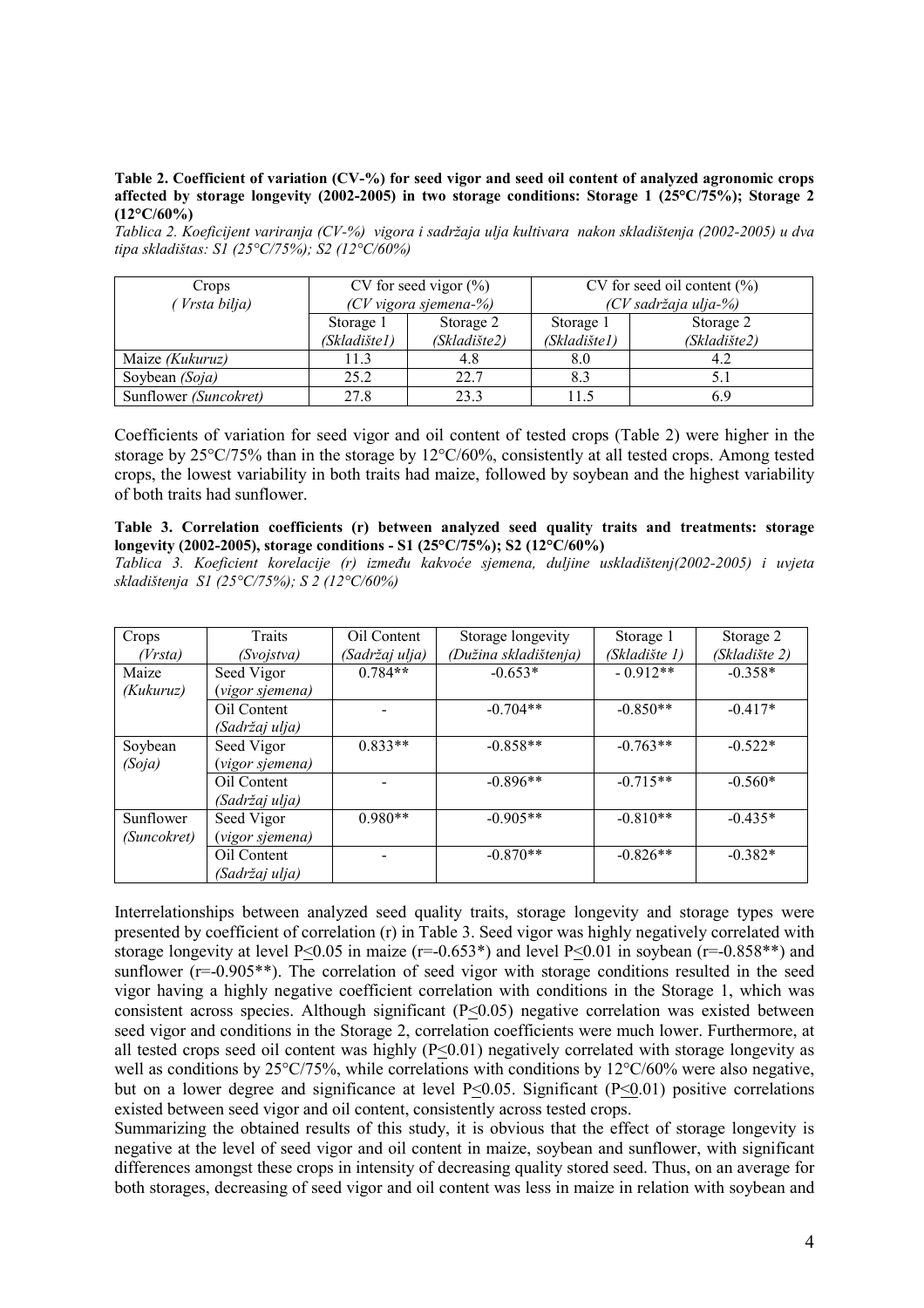sunflower, suggesting higher stability of analyzed quality seed attributes during storage in maize than in both soybean and sunflower, respectively. In the same time, differences in seed deterioration between soybean and sunflower were also existed, particularly in oil content. It could be connected with differences amongst crops in expression of protective system of enzymatic and non-enzymatic processes which influence intensity of seed deterioration. Thus, in oil crops, such as soybean and sunflower, autooxidation of lipids and increasing the content of free fatty acids during storage period are the main reasons for rapid deterioration of seed of oil plants as announced by Reuzeau and Cavalie, 1995; Trawatha et al., 1995; Balašević-Tubić et al., 2005). Longevity of stored seed of any crops considerably depends of the stored conditions, primarily in terms of air temperature and relative air humidity in storage. Results of our study showed that in the worst storage conditions (25°C/75%) were higher seed quality losses than in the storage with lower temperature and lower relative humidity (12°C/60%). These findings corresponded well with those reported that unfavorable storage conditions (high air temperature and high humidity of air) accelerate seed deterioration, causing seed quality losses and therein lower germinability percentage of stored seed (Burris, 1980; Tewari and Gupta, 1981; Al-Yahya, 1995; Depaula et al., 1996; Beratlief and Iliescu, 1997).

# **CONCLUSION**

In summary, data obtained in this study indicate that effect of storage longevity on seed vigor and oil content is more or less negative and considerably affected by storage conditions. If suitable storage conditions aren't supplied, quality and quantity losses increase. Decreasing these losses is possible providing suitable storage conditions and storage management, what enables the preserving seed quality attributes, such as seed vigor and oil content, on the satisfactory level acceptable for production purposes. Furthermore, over the same storage period and under same storage conditions, the intensity of seed quality decline is different among plant species due to genetic diversity, affecting importance of creating suitable storage conditions according to crop that will be stored.

### **REFERENCES**

- 1. Al-Yahya, S.A. (1995): Losses of corn in the storage. Arab Gulf Journal of Scientific Research 13  $(1)$ , 199 – 212.
- 2. Al-Yahya, S.A.(2001): Effect of Storage Conditions on Germination in Wheat. Journal of Agronomy and Crop Science 186, 4, 273-279.
- 3. Anfinrud, M.N.(1997): Planting Hybrid Seed Production and Seed QAuality Evaluation. In: Sunflower Technology and Production ed by A.H. Schneiter. Agronomy N-35, Madison, Wisconsin, USA, 697-708.
- 4. Balašević-Tubić, S., Malenčić, ð., Tatić, M., Miladinović, J. (2005): Influence of aging process on biochemical changes in sunflower seed. Helia 28(42):107-114.
- 5. Beratlief, C., Iliescu, H. (1997): Higlights of proper sunflower seed storage. Helia 20 (26), pp. 121-137.
- 6. Burris, J.S. (1980): Maintenance of soybean seed quality in storage as influenced by moisture temperature and genotype. Iowa State J. of Research 54, 337-389.
- 7. Depaula, M., M. Perezotaola, M. Darder, M, Torres, M, Frutos, G. Martinezhonduvilla, C.J. (1996): Function of the ascorbate-glutathione cycle in aged sunflower seeds. Physiologia Plantarum 96(4):543-550.
- 8. Fabrizius, E., TeKrony, D., Egli, D.B., Rucker, M. (1999): Evaluation of a viability model for predicting soybean seed germination during warehouse storage. Crop Sci. 39:194-201.
- 9. Guberac, V., Marić, S., Lalić, A., Drezner, G., Zdunić Z. (2003): Hermetically Sealed Storage of Cereal Seeds and its Influence on Vgour and Germination. Journal of Agronomy and Crop Science 189:54-56
- 10. Heatherly, L.G., Elmore, R.W. (2004): Managing Inputs for Peak Production. In: Soybeans: Improvement, Production and Uses eds by Boerma H.R. and Specht, J.E., 3<sup>rd</sup> Edition, Agronomy N-16, ASA, CSSA, SSSA, Madison, Wisconsin, USA, 451-536.